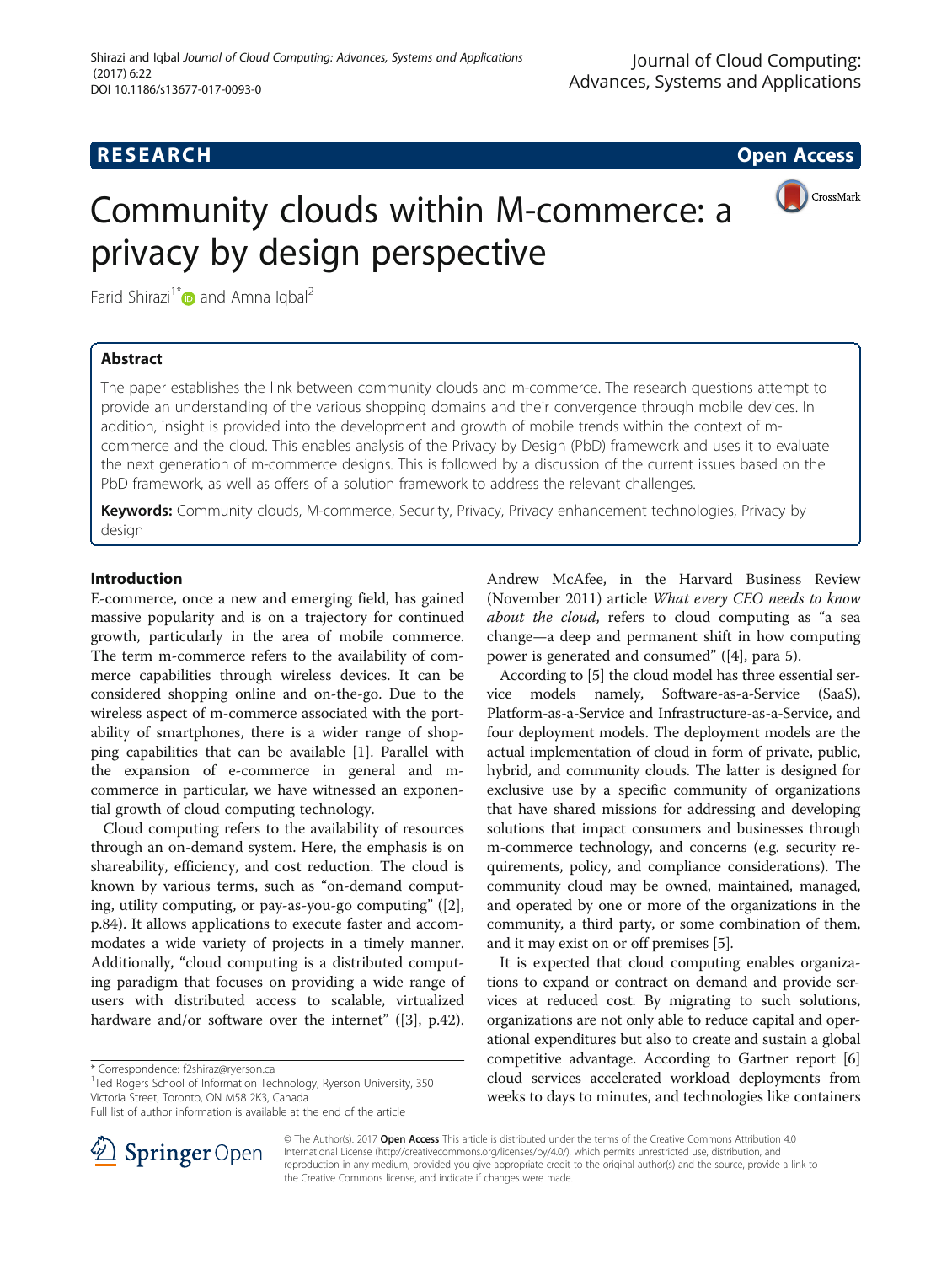are accelerating scaling and provisioning to seconds. As such, it is not surprising to see that one of the most successful e-commerce businesses such as Amazon was able to successfully integrate its business into cloud. Amazon was also among the first companies to offer commercial cloud services through the introduction of Amazon Web Services (AWS) in 2002 and its Elastic Compute Cloud (E2C) service in 2006. The latter provides a commercial service through which users can rent computers and related storage and run their own applications [\[7](#page-10-0)]. In addition, architectures like "serverless" programming (supported by AWS Lambda) enable more agility for those applications designed to be event-driven and real-time [[6](#page-10-0)] such as e-commerce applications. According to [\[4\]](#page-10-0), "As the cloud grows and matures, its vendors will continue to innovate and to differentiate their offering" ([[4\]](#page-10-0), para 49).

It is also important to note that although cloud solutions provide many advantages, there remain serious challenges ahead including but not limited to security and privacy issues associated with the introduction of new technology.

This study focuses on a thorough overview of privacy issues associated with m-commerce, the constituents of privacy, and the perceptions of privacy. It offers an overview of two existing models namely, Privacy Enhancing Technologies (PETs), and Privacy by Design (PbD). The latter allows for an understanding of the integration of other technologies within the framework of privacy. Therefore, the privacy by design framework is not to be interpreted solely as compliance with a technologyoriented regulation [\[8](#page-10-0)]. Rather, it should be viewed as instilling responsibility for the development and execution of data processing systems [[8\]](#page-10-0) such as services offered by cloud. Because PETs are being replaced by the privacy by design concept, the focus has been on the design stages [[8\]](#page-10-0). As mentioned by [\[8\]](#page-10-0) systems should be built from a privacy perspective, beginning at the design stage.

The goals and objectives of this study can be summarized through the research questions that follow:

- 1. What are the most significant factors impacting privacy and the rise of the use of mobile devices within cloud and m-commerce portals?
- 2. How can the security and privacy needs and challenges within the specific context of mobile devices be addressed?
- 3. Do mobile apps join these various shopping domains?
- 4. How likely are the mobile trends to continue in the future?

The paper will also evaluate shopping behavior in various domains within the context of mobile devices and cloud. The focus on this topic is due to its surging popularity and

development within the e-commerce portals. The increasing popularity and developments within the e-commerce portals lead to the need to address requirements for privacy and security. This paper will draw on extensive research from varied areas such as statistical approaches, news reports, academic sources, and databases. The research will assist in understanding the interaction of privacy with other components of a system/business, the factors impacting privacy, the challenges faced by privacy, and the possible ways that the challenges and their impacts can be reduced. This paper will also focus on keyword analysis, and will look at shopping behavior in various domains within the context of the mobile device.

## M-commerce, cloud and privacy: A literature review

The existing literature pertains to research based on the emergence of m-commerce, the cloud, the development of online portals, and the inclusion of mobile devices [\[9](#page-10-0)–[12](#page-10-0)]. It provides insight into the classification of m-shopping within the scope of online distribution channels and advanced technology for in-store shopping. Mobile commerce considers the integration of traditional business with distributed commerce [\[13\]](#page-10-0). There has been an inclination towards mobility, and this has led to the increase in ubiquitous and smart mobile devices [\[14\]](#page-10-0). This increase has resulted in improved communications performance [[15](#page-10-0)]. The performance improvement is visible for example in the number of ways that mobile agents can be used to search and sell products in malls [\[16\]](#page-10-0).

There are differences between cloud computing and mobile cloud computing. The latter offers the services of the former within the realm of mobile devices. Mobile cloud computing is defined as the "running of an application on a remote resource rich server" ([[2](#page-10-0)], p.87). The authors mention that, the issues in mobile cloud computing include: "operational level issues; end user level issues; service and application level issues; privacy, security and trust, context-awareness, data management" ([\[2\]](#page-10-0), p.88).

As we discussed earlier, within the cloud, there are subdivisions of public, private, hybrid and community. While private clouds pertain to services (hardware and software) that are restricted to an organization, the public cloud offers services (hardware and software) to the general public. Both public and community clouds belong to the same collaboration type, however, from security perspectives, the latter provides a higher level of security [[17](#page-10-0)].

There is no doubt that cloud computing has an impact on the manner in which the purchase and development of IT hardware occurs, and it has potential advantages such as innovation and cost effectiveness [\[3\]](#page-10-0). This is enabled by the customizable offerings of the cloud, for example, in the service models of cloud computing, such as IaaS, PaaS and SaaS. IaaS is "the provision processing, storage, networks…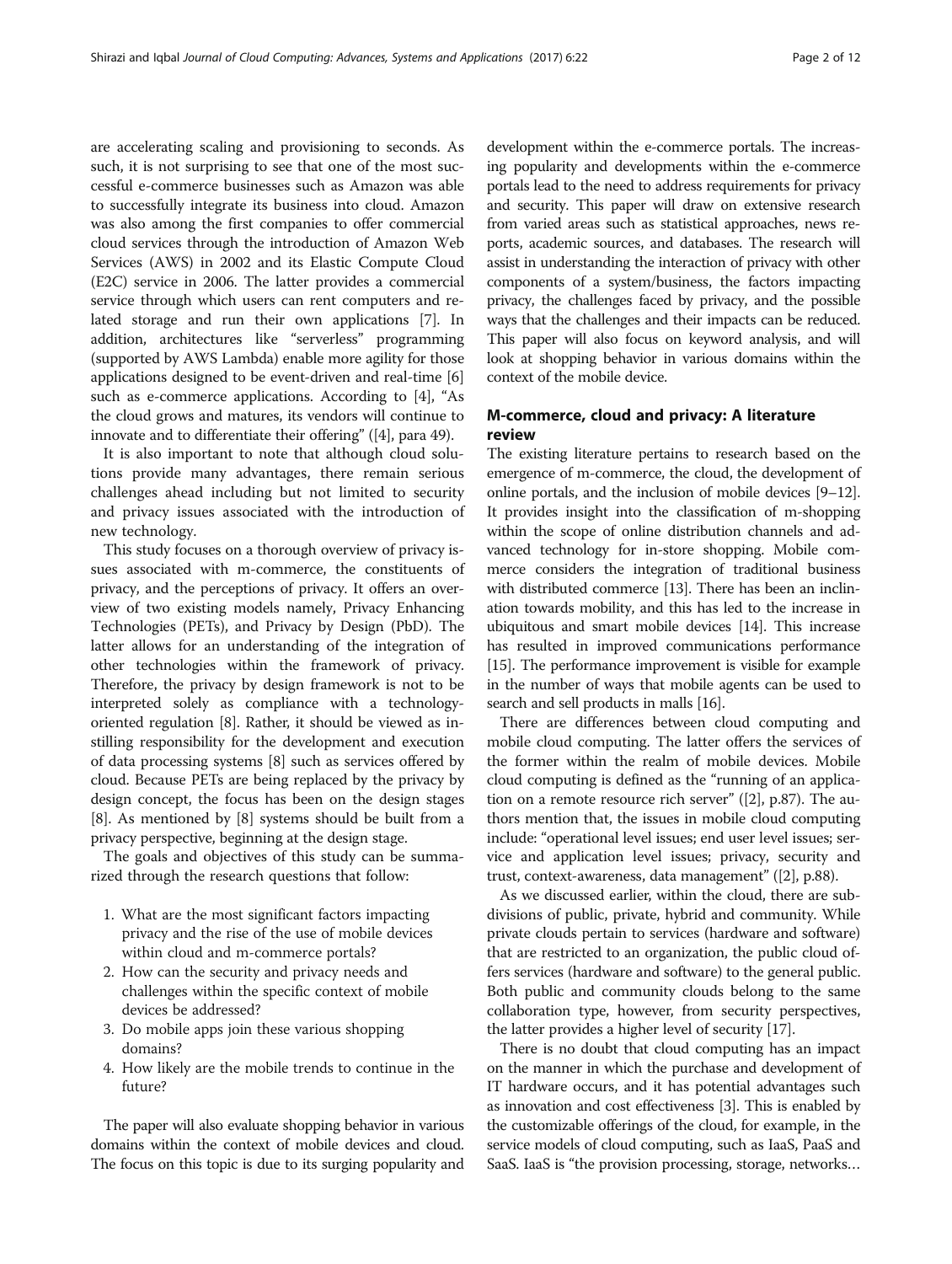the consumer is able to deploy and run arbitrary software" ([[3](#page-10-0)], p.21). Currently, the consumer does not participate in the management or control of the cloud infrastructure. In PaaS, there is an option for creation and modification of applications. Specifically, it refers to the leveraging of a development language for the creation of applications and utilization of the cloud service [[3\]](#page-10-0). In contrast, SaaS refers to the consumer's ability to use the provider's applications [[3](#page-10-0)]. These applications are present in the cloud's infrastructure. All of the aforementioned applications have a considerable impact on business [\[3, 17](#page-10-0)–[19](#page-10-0)].

There are a plethora of factors that may impact the integration of cloud computing within businesses. Within the specific realm of small- and medium-sized enterprises, these factors can range from cost estimates, ease of use, learning curves, and the perceived and actual needs and expectations of the businesses. In addition, the issues of diverse mobile operating systems (e.g., mac and incompatibility) must also be considered.

Thus, while there is an abundance of mobile-oriented applications [[2\]](#page-10-0), there are still many untapped areas of growth. These include applications that span across diverse categories such as news, business, games and entertainment [[2\]](#page-10-0).

The increase in m-commerce has opened the debate on privacy. Currently, the perception of e-visitors regarding their privacy in e-stores is poor [\[19\]](#page-10-0). E-visitors are dependent on e-merchants for protection of their data and for compliance with the mechanisms of flexibility, external regulation, and information practices [\[19](#page-10-0)]. There are numerous other methodologies that consider the extension of the traditional commerce model for the purchaser relative to their personal information [[20\]](#page-10-0).

Privacy issues are predominant in technology such as ecommerce, big data and cloud computing [\[21](#page-10-0)]. The latter provides immense resources for cloud users to manipulate complex datasets in applications [[21](#page-10-0)]. However, it also endangers privacy due to breaches [[21\]](#page-10-0). The key lies in the balance among cost effectiveness, scalability, flexibility and privacy preservation [\[21\]](#page-10-0). Security is also of significance within context of m-commerce and cloud, and this takes into account the development of mobile technology for enhancing usability and increasing security [\[22](#page-10-0)]. However, this may not always be possible due to implementation challenges, including a lack of economic incentives and a lack of acceptance by PbD end users in commerce [[8, 23](#page-10-0)]. In addition, the research highlights the following:

First, emphasis is placed on mobile marketing, retailing methodologies with a specific focus on purchasing patterns pertaining to mobile devices and consumer technology traits. Mobile marketing is performed through mobile shopper marketing [\[9](#page-10-0)–[11\]](#page-10-0), which is the merging of mobile marketing and shopper marketing. The increase in mobilemediated transactions and the factors that impact the consumers' intention to adopt m-shopping are observed through additional variables, specifically, compatibility (CO), perceived enjoyment (PE) and perceived cost (PC) in the original technology acceptance model (TAM) [[9](#page-10-0), [10](#page-10-0), [24](#page-10-0)].

Second, the relevant literature delves into the history and the development of m-commerce. This provides an understanding of the increase in demand for mobile applications and e-commerce websites. This shows that commerce will no longer be a luxury, but will become a necessity. The literature provides insight into the achievement of wireless secure e-commerce operations (see for example [\[25, 26\]](#page-10-0) for more details).

Third, the literature discusses the global trading environments offered by e-commerce and the link between e-commerce and holidays, with examples of holidays causing an increase in sales. This facilitates a discussion of mobile commerce's recommendation model that is both personalized and commercialized. This discussion provides insight into large data processing and cloud computing for mobile business [[27](#page-10-0)].

Fourth, the literature discusses mobile privacy and security concerns, specifically PETs and PbD. Within the context of m-commerce and the cloud, the analysis of the Privacy by Design (PbD) framework and its use for evaluation of the next generation of m-commerce design is discussed. Additionally, the research focuses on the prevalent issues and challenges of privacy in mcommerce and the cloud.

Finally, the existing literature shows the current limitations of the buying experience for consumers that can be rectified by (i) the emergence of new technology; (ii) the engagement of customers; (iii) an increase in mcommerce applications; (iv) addressing the issues pertaining to privacy and security; (v) growth in elements of trust as well as the convergence of communications within e-commerce; and (vi) on features such as mobility, sociability and autonomy.

## **Privacy**

As mentioned above, privacy issues are predominant in technology such as e-commerce, big data and cloud computing [[21](#page-10-0)]. The growth of wireless communication has led to the emergence of a range of handheld devices, such as PDAs, mobile phones, palm computers [\[28](#page-10-0)], and wearable computers such as smartwatches. This growth has highlighted the issues of privacy. According to [[29](#page-10-0)] recent works on cloud privacy have mainly focused on evaluating the reliability of the Cloud Service Provide (CSP) in terms of its security and data privacy measures and its compliance with its SLA [\[29](#page-10-0)]. However, little work has been done to investigate the privacy issues from an architectural design perspective. For example, there are several important aspects of privacy, including the incorporation of privacy protections within a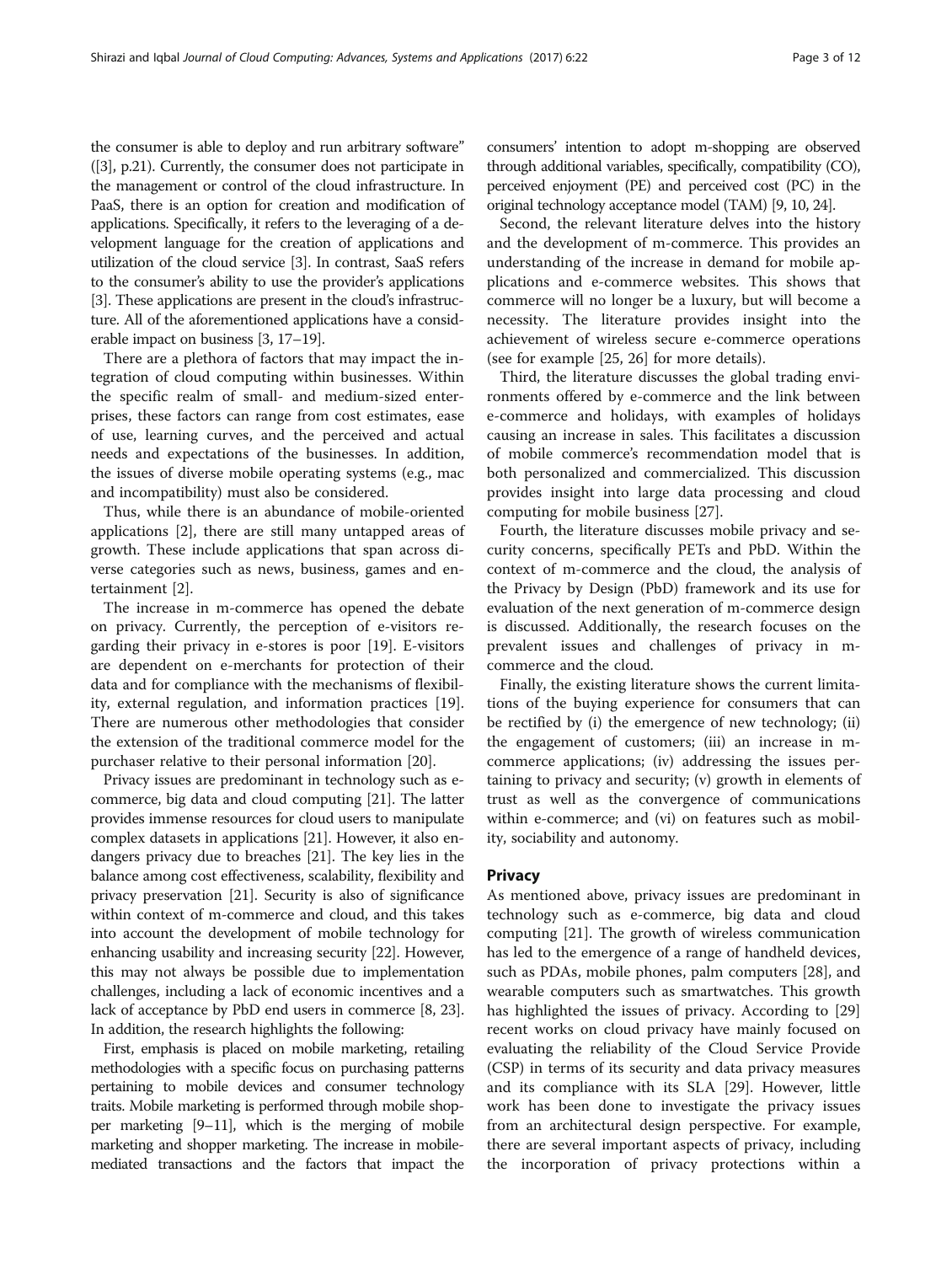business organization and the maintenance of substantial data management procedures for the duration of the cycle of products/services [\[30](#page-10-0)]. According to [[31](#page-10-0)], within the realm of privacy, there are numerous soft computing techniques that must be considered, which lead to the contextual awareness of the principles. These include the development of reliable procedures that allow user access to services [[31\]](#page-10-0). In addition, the access is delegated in conjunction with traditional methods such as cards and personnel numbers [[31\]](#page-10-0). This is expanded through the development of algorithms that consider multiple biometric systems [\[31\]](#page-10-0). Other aspects of privacy build on Privacy Enhancing Technologies (PETs) [\[30](#page-10-0)]. PETs have defined the context of Privacy by Design (PbD), as the promotion of consumer privacy within organizations is important at every stage of product/service development [\[30](#page-10-0)].

The following sections contain highlights of PETs and PbD frameworks.

## The PETs privacy framework

The concept of PETs is complex. It considers new as well as emerging systems. The addition of PETs onto existing systems leads to an impact on system functionality regarding privacy [[30](#page-10-0)]. Because of this, PETs have often been viewed as almost an afterthought by users [[30](#page-10-0)]. Additionally, there is a lack of awareness of the differences between PETs and PbD [\[30](#page-10-0)], as seen in the often unnoticed differences between the PETs and PbD paradigms [\[30](#page-10-0)]. There are several ways that these differences can be addressed, including the application of formal methods to facilitate architecture language and logic [\[18](#page-10-0)].

PETs are defined as privacy-enhancing technologies that attempt to reduce privacy risks, minimize data held on individuals, and empower individuals to control their own data [[32\]](#page-10-0). However, the integration of several PETs components is challenging because of the implementation of multiple technologies [\[18\]](#page-10-0). In this manner, PbD becomes directly embedded into measures pertaining to the PETs [[33\]](#page-10-0). Such technologies then consider communications, privacy in databases, data mining and information retrieval [[33](#page-10-0)]. Cavoukian [[34\]](#page-10-0) argues that while PETs were seen as the solution to ICT privacy concerns, we need a more substantial approach for today's business — extending the use of PETs and their successor PETs-Plus to a full functional approach as described by the PbD framework. Rubinstein [\[30](#page-10-0)] notes that despite similarities, PETs and PbD are not identical frameworks. Their differences according to [[30\]](#page-10-0) are as follows: PETs are applications or tools that address a single dimension of privacy, such as anonymity, confidentiality, or control over personal information. In addition, PETs are added onto existing systems, sometimes as an afterthought by

designers and sometimes by the end-users. In contrast, PbD is a systematic approach to designing any technology that embeds privacy into the underlying specifications or architecture (see [\[30](#page-10-0)] for more details). The intrinsic value of this design approach lies in its ability to adapt to any technology or product, including cloud computing and m-commerce as discussed in this paper.

## The PbD framework

PbD framework contains seven fundamental principles such as: Proactive not Reactive; Privacy as the Default Setting; Full Functionality; End-to-End Security; Visibility; Transparency; and User Privacy and Privacy Embedded into Design. The latter in particular is an important part of this study. The PbD framework offers an approach that is characterized by a proactive privacy measures rather than reactive ones, it assures that all stakeholders whether the business practice or technology involved, operate according to the stated promises and objectives and subject to independent verification [\[34](#page-10-0)]. PbD requires architects and operators to keep the interests of the individual uppermost by offering such measures as strong privacy defaults. This includes building privacy-oriented features, earlier implementation of relevant controls, and diversity of the processed data [\[33](#page-10-0)]. There are several opportunities that can apply the development of PbD, including the integration and accounting of PbD for the Internet of Things (IoT) [[35\]](#page-10-0).

There are several areas where PbD has been used to elicit privacy requirements. This is accomplished by adherence to the framework of [[34\]](#page-10-0) and considering a proactive, preventative, and transparent approach [[35](#page-10-0)]. The current self-regulation has undergone criticism because of its inadequacy for privacy security [[17](#page-10-0)]. This has led to the drive for PbD incorporation within technical systems, leading to a higher accountability of business practices and integration within the design and the network [[32\]](#page-10-0). Therefore, PbD becomes a process rather than a set of principles [[32\]](#page-10-0).

PbD provides several opportunities for development and addressing the challenges associated with privacy designs in software. There are numerous privacy and security challenges arising from malware and vulnerabilities [\[36](#page-10-0)]. These include issues pertaining to authorization/authentication, broken cryptography, improper session handling, and inadequate server side controls [[36\]](#page-10-0). PbD in conjunction with an understanding of an application's context would enable issues pertaining to the protection of user privacy to be addressed [\[37\]](#page-10-0).

PbD offers extensive functionality, specifically for the safeguarding of privacy [[38\]](#page-10-0). The PbD system can also be seen as multi-disciplinary, considering various dimensions such as technology, the user perspective, design and organization [[38\]](#page-10-0), among others. These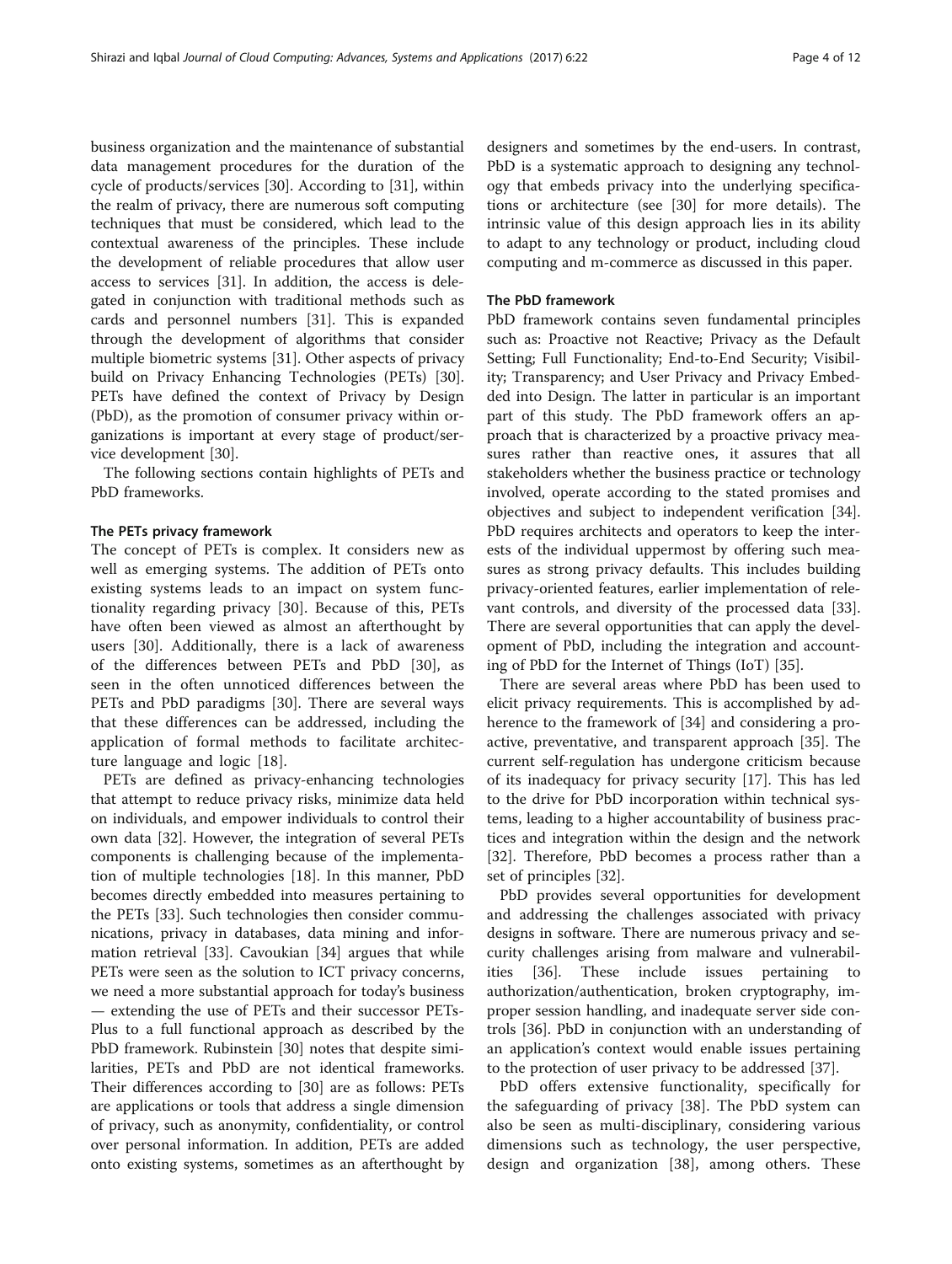dimensions relate to awareness of the privacy risks of incorporating IT system applications with accountable business practices into the physical design and networked infrastructure [[34\]](#page-10-0).

The size of cyberspace has been increasing, and this has had an impact on technology as well. Specifically, cyberspace's regulations are increasingly and directly impacted by the development of technology [[39\]](#page-10-0). The PbD framework would benefit by being supplemented by technology and organizational procedures [\[38](#page-10-0)]. These procedures would be focused on a privacy first approach that considers the protection of privacy in the development of technology [\[38](#page-10-0)]. The concept of PbD can be propagated by collaboration between IT system administrators and system developers, with the goal of internalizing data protection [[8\]](#page-10-0). This may facilitate organizational changes that consider both technology and organizational measures [[8\]](#page-10-0).

The differences in and the discussion of PETs and PbD pave the way for the industry challenges, as described below.

## Industry gaps and challenges in privacy

There are numerous industry challenges related to privacy. First, there has been a push towards automation to further privacy principles. This is seen in the increase in the number of automated decisions [[31\]](#page-10-0). However, there must be compliance with the legal requirements of a region, and this responsibility is placed on the data collectors [\[31\]](#page-10-0). This provides the distinction between the data owners and the cloud service providers. Since there are differences within their trust domains, the protection of data privacy is dependent on encryption and effective database utilization [[40\]](#page-10-0).

There are numerous issues that must be considered for the implementation of m-commerce with business integration. These include the application of business process management to m-commerce with the consciousness of privacy, as well as solving any privacy challenges [\[41](#page-10-0)]. While there are numerous privacy challenges arising from m-commerce, the uniqueness of some of its attributes allows for convenient operations and interaction within wireless environments [[41\]](#page-10-0).

The protocols pertaining to m-commerce's privacy domain also enable its security protection and enhance its functionality [[41](#page-10-0)]. Therefore, the concern is extended to both perspectives of m-commerce: one that views it as an extension of e-commerce and the second that views it as distinct from e-commerce [\[42\]](#page-10-0). The first is called the extension view, and the second is called the uniqueness view [\[42\]](#page-10-0). The latter allows for the privacy challenges of m-commerce that are based on the uniqueness view [[42\]](#page-10-0). Other privacy-enhancing mechanisms include people-centric sensing (PCS), which enables malware detection and efficient management [[43\]](#page-10-0). Therefore, the PbD paradigm considers a range of factors such as customers' concerns, the acceptance of technology, and organizational security and privacy practices [[44\]](#page-10-0). This results in shared responsibility for privacy. Privacy policies then become the responsibility of varied departments and organizational levels [[44\]](#page-10-0).

Other instances are seen in MCH, which is the mobile crowdsourcing network focused on the integration of mobile capabilities with crowdsourcing [\[45](#page-10-0)]. In this manner, there is an application of human involvement with mobile devices [\[45\]](#page-10-0). Confidentiality and user privacy are important parts of PETs [[46](#page-10-0)]. The combination must consider efficiency, usability, and privacy [\[23](#page-10-0)]. This is evident in the mobile agent security problem where greater emphasis is required on encryption [[47\]](#page-10-0). There are costs associated with information privacy. Previously, these costs were quite high; however, they have decreased over the past several years [\[48\]](#page-10-0). As mentioned by [[49](#page-11-0)], there has been an increased focus on security, cryptography and privacy when it comes to the future of mobile communications.

#### Shopping behavior

There are varied and evolving advantages of mcommerce. These range from flexibility, portability, and ease of use, to the availability of shopping options, coupon availability, and ease of redeeming coupons. As such, m-commerce increases consumer demand, and consequently the profits for businesses. A portion of the reason is continuous consumer contact, and so the focus is placed on consumer engagement [\[50](#page-11-0)]. This facilitates the linkages with consumer shopping behavior.

M-commerce has had a significant impact on shopping behavior. In general, e-commerce has transformed the business sphere since its emergence in the 1990s [\[24](#page-10-0)]. This is apparent across aspects such as retail, shopping and customer behavior. M-commerce has gained popularity through the availability of electronic payment systems and diverse web services. The former work through networks and cellular-service providers [\[51](#page-11-0)], and the latter are accessibility oriented and lighterweight smartphones and laptops [[52](#page-11-0)].

M-commerce has huge potential for growth. According to eMarketer, "m-commerce's rapid growth is primarily coming from smartphones" and smartphones will surpass the sales of tablets for the first time in 2017 and comprise nearly 50% of all retail m-commerce sales [\[53](#page-11-0)]. In particular, the emerging markets show substantial potential for m-commerce service providers [\[24\]](#page-10-0). However, this potential cannot be analyzed easily, as it is subject to a range of factors. For example, the services offered by mobile providers allow pattern prediction and have added popularity to m-commerce [\[24](#page-10-0), [52](#page-11-0)].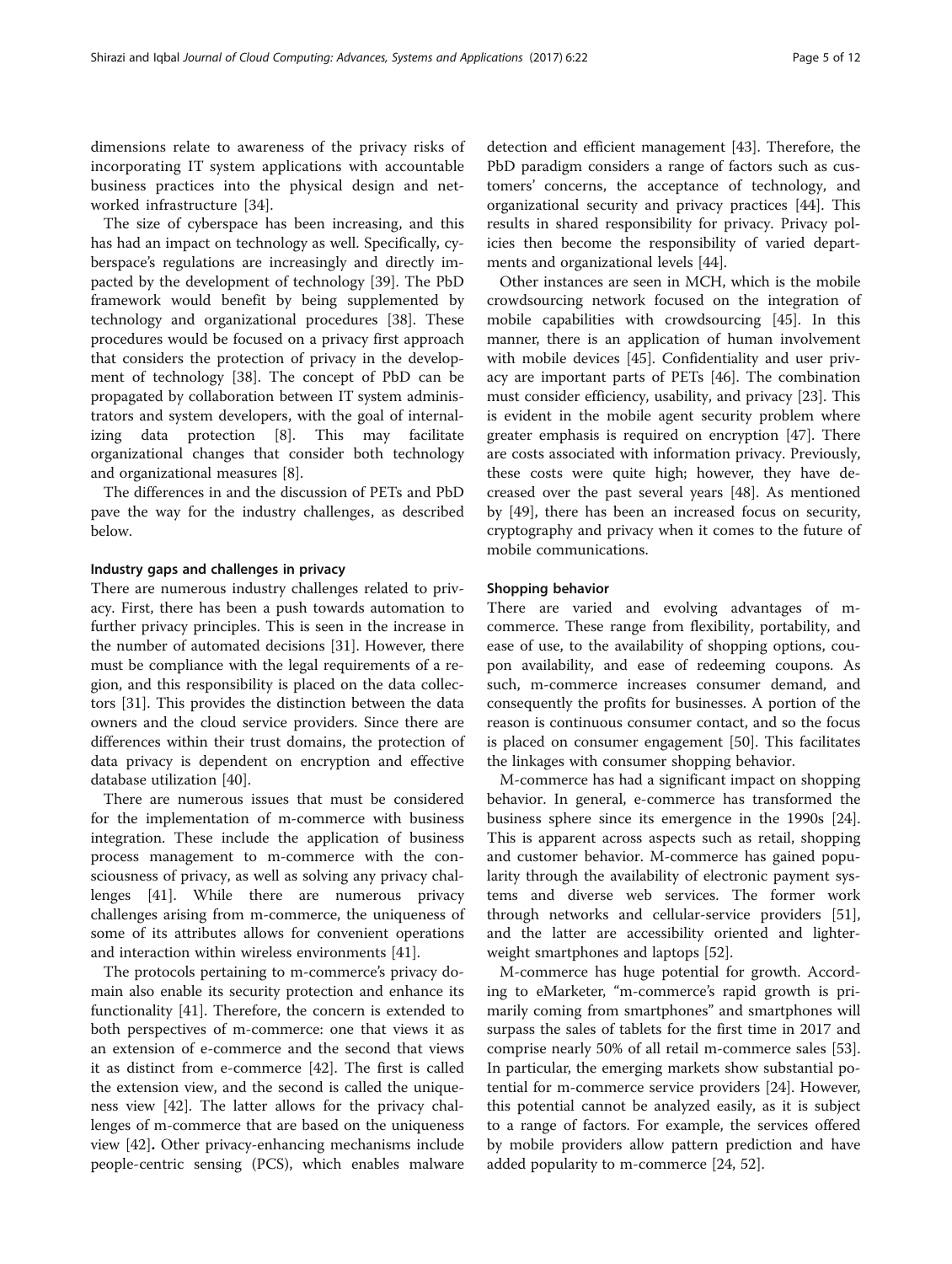## Theoretical framework and data analysis

The theoretical framework of this study considers concepts, variables, and relationships pertaining to mobile devices within e-commerce, and the corresponding privacy and PbD challenges. The research study is inclined towards the inductive method, in keeping with the continuous development of privacy, and the plethora of factors impacting privacy, security and usability trends. As the use of mobile devices is fairly new, there is a possibility of new observations from the data. A variety of research methods are incorporated to perform data analysis.

In this exploratory study, we conducted two sets of data analyses on existing literature regarding mcommerce, community clouds and data security and privacy. A total of 89 relevant articles were analyzed. We conducted our data analysis through five unique steps. In step 1, each article was assigned a unique identification code. In step 2, each article was imported as an Adobe PDF document into NVivo 10 data analysis software, and the source articles were then coded using the following categories: a) terms used to describe mcommerce - technology, keywords and the associated frameworks; b) statements regarding e-commerce privacy and security issues; and c) statements regarding mcommerce cloud computing privacy and security issues. In step 3, a textual reproduction of all of the empirical observations was generated. From the lists of extracted keywords from reviewed articles shown in Appendix A, we were able to identify 158 unique keywords. We were then able to export those keywords into Microsoft Excel tables for further analysis. In step 5, from the 158 unique keywords, we were able to sort and categorize 148 into eight different categories as shown in Table 1.

The data in Table 1 can be visualized via the bar chart in Fig. [1.](#page-6-0)

## Data observations

Our data observations from the extant literature show that in general, mobile was a significant occurrence, with appearances in the areas of shopping, commerce, communications and locations. It also overlapped in the marketing and cloud categories, through the use of keywords such as mobile marketing and mobile cloud computing. Mobile shopping was used interchangeably with m-shopping, as was mobile commerce with mcommerce and mobile e-commerce. Additionally, there was little or no emphasis on mobile security and privacy.

Within cloud, the primary focus was on the types of clouds, security, and the business components. The retail category was expansive and covered a range of areas, considering the perspectives of the retailer, the online retailer, and vendors. In doing so, the focus was on profits and the payment ecosystem.

Table 1 Frequency Analysis

| Categories       | Highest Frequencies | Percentage |
|------------------|---------------------|------------|
| Mobile           | 40                  | 19.04      |
| Platforms        | 22                  | 10.47      |
| Consumer         | 17                  | 8.05       |
| Frommerce        | 15                  | 7.14       |
| Cloud            | 14                  | 6.66       |
| Retail           | 14                  | 6.66       |
| Privacy/Security | 14                  | 6.66       |
| Marketing        | 12                  | 5.71       |

The groupings for privacy/security revealed the associated jurisdiction and regulation. The conceptual and miscellaneous categories held keywords that could not be solely and primarily placed in the other categories. However, they were significant in understanding the context and the discussion of this study. The keywords related to privacy and security research are shown in Table [2.](#page-7-0)

Within the context of m-commerce, Table [2](#page-7-0) highlights the following:

- (i).The emphasis on privacy is greater than that on security.
- (ii).There are numerous commonalities between privacy and security.
- (iii).There are security-specific solutions; however, privacy is developing at a faster pace.

Finally, one of the notable issues that emerged from our literature review is that we could not locate any keywords representing community clouds with m-commerce (see Table 3 in [Appendix\)](#page-9-0).

#### Proposed models

With regards to IT adoption, one of the prominent ecommerce models discussed in literature is the Technology Acceptance Model (TAM) [\[54, 55](#page-11-0)] and its extension [[56\]](#page-11-0). This theory consists of four direct determinants; "Perceived Usefulness", "Perceived Ease of Use", "Inten-sion to Use", and "Usage behavior". According to [\[57\]](#page-11-0) in Exploring the Factors Influencing the Adoption of Mobile Commerce, the perceived usefulness and perceived ease of use are two key determinants of technology adoption. The author argues that while TAM is a useful model for predicting user's intention to adopt a new technology, incorporating the perceived behavioral control, drawn from Theory of Planned Behavior (see [\[58](#page-11-0)] for more details), provides a better explanation for the user intention to adopt new applications and services such as m- commerce. According to [[46\]](#page-10-0), the prevalent m-commerce model is shown in Fig. [2](#page-7-0).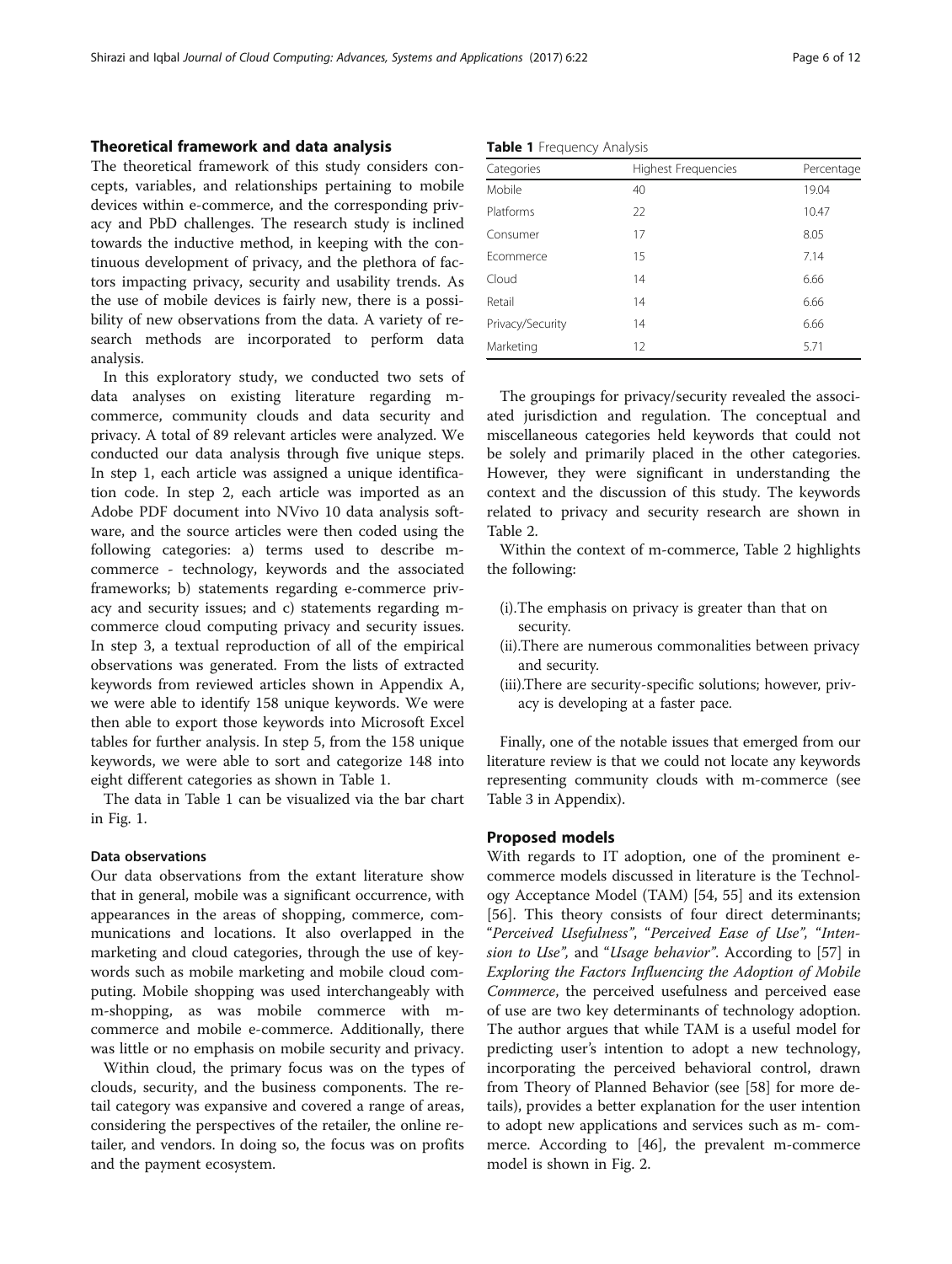<span id="page-6-0"></span>

Li [\[59](#page-11-0)] argues that TAM's fundamental constructs in determining the acceptance and use of technology may not fully reflect the user's behavior toward newly emerging technology like e-commerce including the Internet Banking and/or the m-commerce. The author stresses the fact that the risk perception associated with security and privacy concerns over the Internet has been a common and widely recognized deterrent to e-commerce acceptance. This claim is confirmed by our study summarized in Table [2](#page-7-0). As such, security and privacy along with the usability of a system, as depicted in Fig. [4a](#page-8-0) play an important role in customer's acceptance of new technology, in particular the e-commerce. The current interaction of privacy, security and usability as mentioned by [\[59\]](#page-11-0) is shown in Fig. [4a](#page-8-0).

The aforementioned discussion on mobile commerce and clouds has highlighted the gaps in security and privacy for businesses. These issues must be balanced in conjunction with accommodation for growth and collaboration. This is where the concept of community clouds can be beneficial. Community clouds are defined as a service provided to a defined number of individuals that is managed and governed by a third-party provider [[60](#page-11-0)].

Community clouds are cost effective and assist users with security and privacy. They have similarities with private clouds, except that the availability of resources is

guided by security and privacy protocols and is "exclusive to two or more organizations" ([[3\]](#page-10-0), p.25). The modes of improvement for community clouds include reducing costs and addressing the "fixed amount of bandwidth and data storage shared among all community members" ([[3\]](#page-10-0), p.25).

Community clouds are used when there is a construction and sharing of "cloud infrastructure… requirements and policies" ([\[61](#page-11-0)], p.879). There is also the provision for the cloud infrastructure to "be hosted by a third-party provider or within one of the organizations in the community" ([\[61](#page-11-0)], p.879). The advantages of cloud computing can range from "easy management, cost reduction, uninterrupted services disaster management, and green computing" ([[61\]](#page-11-0), p.879) to high availability [\[62](#page-11-0)]. All of these enable community clouds to be a viable option to address the needs of m-commerce in conjunction with security and privacy.

The model shown in Fig. [2](#page-7-0) does not address the impact, positioning, and usefulness of community clouds. Specifically, this study links the community cloud to mcommerce as depicted in Fig. [3](#page-8-0). Doing so will enable understanding of the cloud providing for all customers under one consolidated platform rather than tiny applications on different platforms. This is through the community/industry cloud, which co-locates all e-commerce or selected e-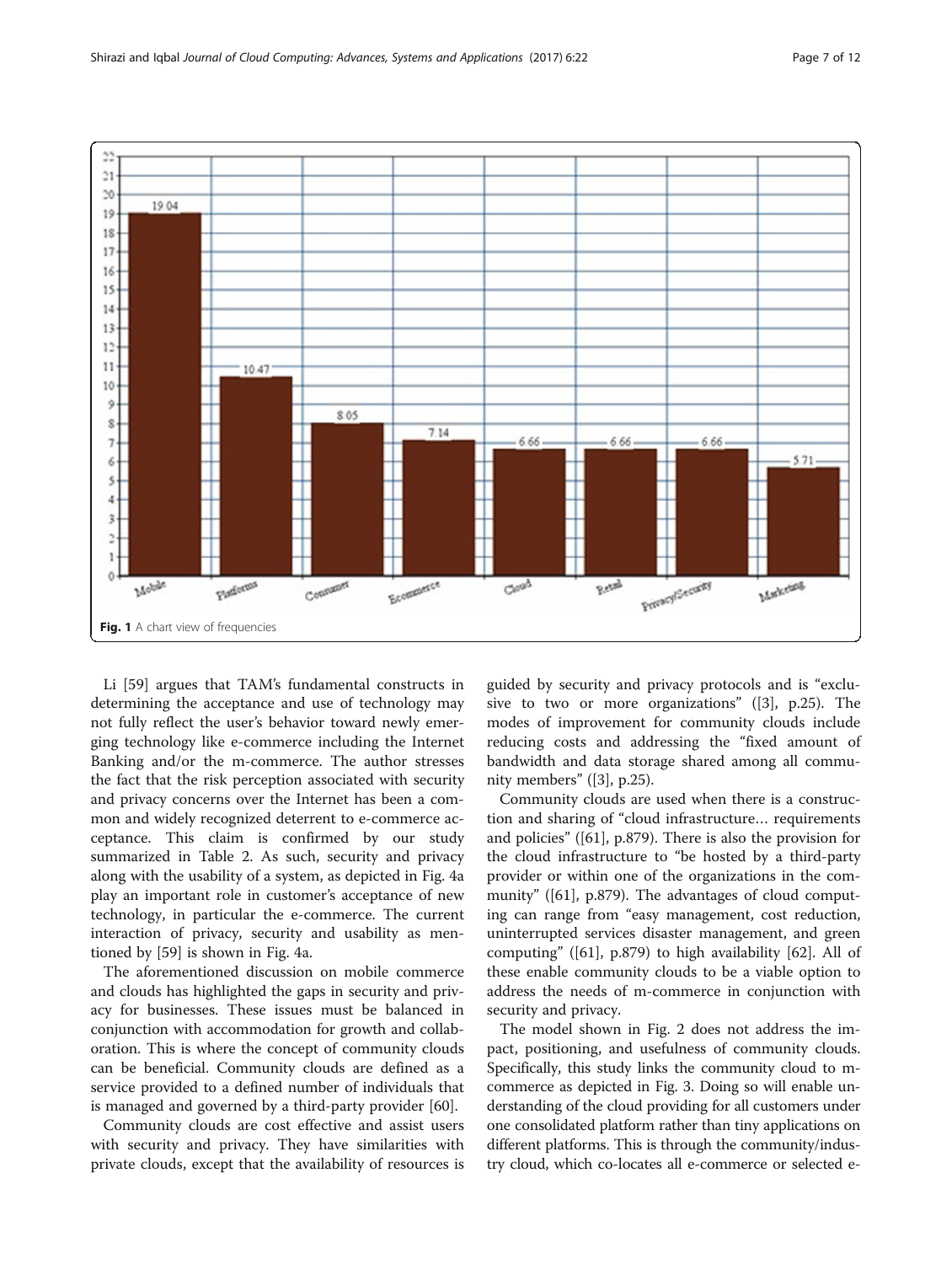<span id="page-7-0"></span>Table 2 Observations of Privacy and Security

| Privacy-Oriented                            | Security-Oriented                           |
|---------------------------------------------|---------------------------------------------|
| Data Privacy                                | Security (5)                                |
| Privacy (11)                                | Intrusion Detection                         |
| Security and privacy of mobile<br>VolP apps | Security and privacy of mobile<br>VolP apps |
| Biometric identification                    | Biometric identification                    |
| Privacy-by-design (15)                      | Data Security                               |
| Identity management                         | Identity management                         |
| PFTs                                        | Security Perception                         |
| Privacy protocols                           |                                             |
| Privacy requirements                        |                                             |
| Privacy principles                          |                                             |
| Privacy impact assessment                   |                                             |
| Revocable privacy                           |                                             |
| Data protection (3)                         |                                             |
| Privacy concerns                            |                                             |
| Trust (2)                                   | Trust (2)                                   |
| Privacy preservation                        |                                             |
| Information privacy                         |                                             |
| Privacy concerns                            |                                             |
| Concerns for Information Privacy            |                                             |
| Data Protection Regulation                  | Data Protection Regulation                  |
| Privacy-enhancing technologies              |                                             |
| Privacy impact assessment                   |                                             |
| Privacy Aware                               |                                             |

commerce applications under on one platform. In addition, it enables the research of mobile applications for m-commerce from the perspective of client accessibility.

The inclusion of the community cloud allows for linking with perceived usefulness and ease of use. In addition, it allows for personal innovativeness, through openness to creativity and change. Ultimately, these attributes allow users to ease into their intention to adopt. Figure [4b](#page-8-0) shows the integration of the PbD framework into the legacy framework of privacy, security and usability (see Fig. [4a\)](#page-8-0) as described by [[61](#page-11-0), [63\]](#page-11-0). This integration highlights the vital links between privacy, security and usability in building an organization's credibility and trust [\[64\]](#page-11-0).

The updated model considers the dynamic nature of privacy. In addition, it addresses the need for flexibility, adaptability and transparency [\[65\]](#page-11-0) in the process. This facilitates a richer and smoother user experience. It establishes the required accountable business practices with the commitment to customers' relationships as related to privacy and trust in mobile cloud computing. As argued by Vanderhoof [\[66](#page-11-0)], addressing privacy can be done via socio-cultural solutions, i.e., considering the user and the system. This would not only facilitate greater trust between the user and the system [[66](#page-11-0)], but also the organization's commitments for protecting privacy of customers and their personal information.

Moorman et al. [\[67](#page-11-0)] state that commitment is synonymous to value in a relationship. In this context, relationship commitment and trust are not only important variables in marketing relationships [[68, 69\]](#page-11-0) but also are key mediating variables in these relationships [\[70\]](#page-11-0). In addition, relationship commitment positively influences acquiescence, whereas trust influences acquiescence only through relationship commitment. As such, relationships are built on the foundation of mutual commitment [\[71\]](#page-11-0), and trust exists when one party has confidence in an exchange partner's reliability and integrity [\[70\]](#page-11-0). When both commitment and trust are present, they produce outcomes that promote efficiency, productivity, and effectiveness. In short, commitment and trust lead directly to cooperative behaviors that are conducive to relationship marketing [\[70](#page-11-0)]. Finally, the integration of PbD into the mobile community cloud, as argued by [\[34](#page-10-0)], advances the view that the future of privacy cannot be assured solely by compliance with regulatory frameworks; rather, assurance of privacy offers organizations a suitable mode of operation for building trust with their customers.

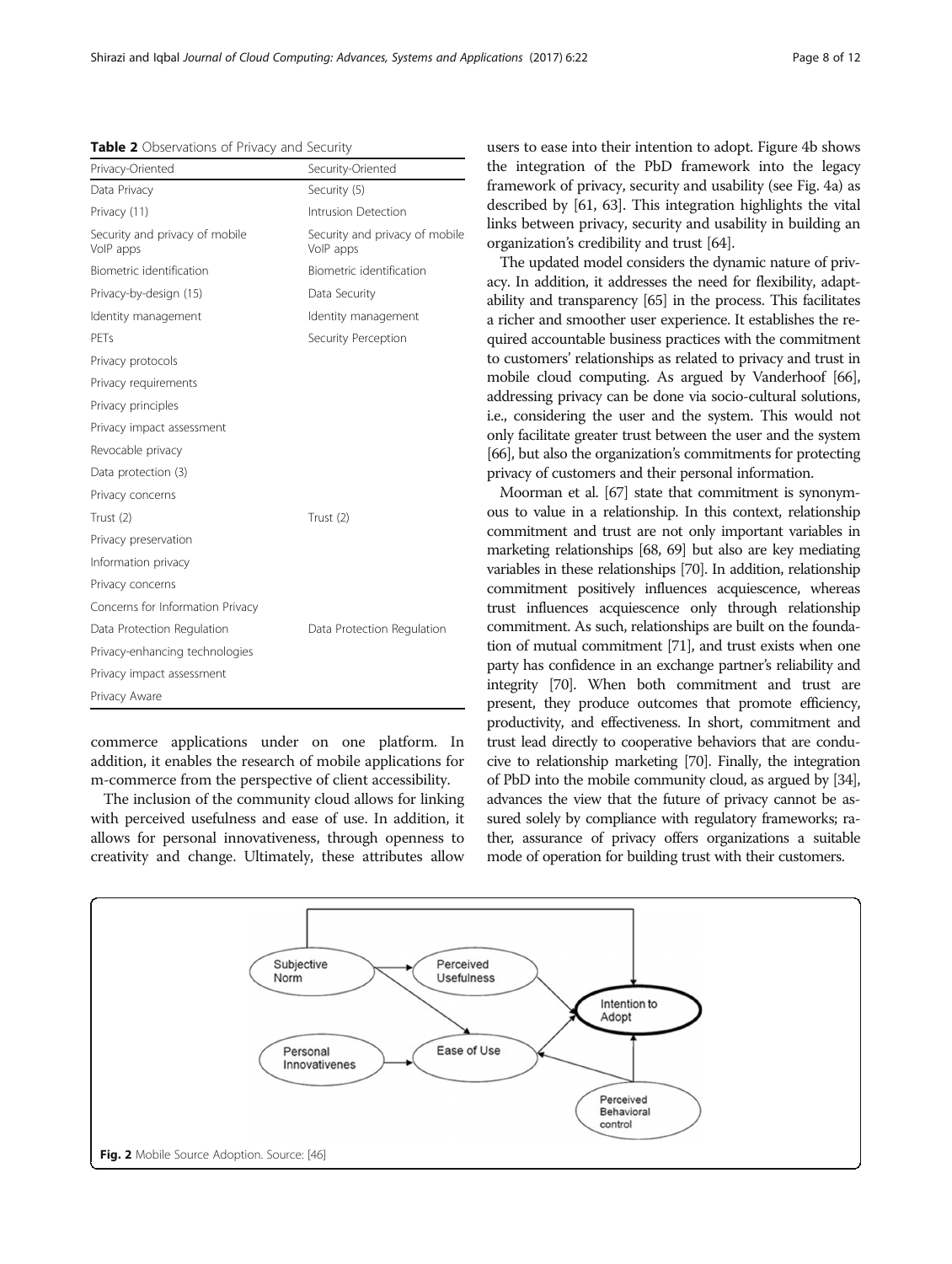<span id="page-8-0"></span>

## Conclusion

The above discussion highlights the importance of the placement of community clouds within industry. It has numerous benefits, including addressing incompatibility, trust (application, infrastructure), ease of use, and cost effectiveness.

There has also been encouragement for e-commerce to focus on mobile compliance and compatibility within a range of platforms. This is due to the multitude of advantages for mobile internet that allow the cloud to have constant access to resources. The trends are expected to continue as "mobile commerce traction will continue its climb; for retailers, the money is in the mobile Web, not the app; optimized mobile checkout will be a top priority; and physical stores will support the mobile surge" [[72\]](#page-11-0).

As discussed above, the community cloud is a collection of industry standards. There is an existing lack of standards (which is limiting user-friendly mobile internet, wireless access, and ubiquitous access to resources (update, modify, downloads)). By focusing on industry standards, community clouds define their niche and show their potential

positive impact to businesses, consumers, and the industry as a whole. It will enable the industry to be more cohesive, allow better business models, and allow for smoother mobile commerce experiences. This would increase the demand for businesses and allow more choices for consumers.

Addressing privacy can be done via socio-cultural solutions, i.e., considering the user and the system [\[73](#page-11-0)]. This would facilitate greater trust between the user and the system. Therefore, trust cannot be seen as permanent but instead has to be continually renegotiated [\[73](#page-11-0)]. For confidence and the protection of information, a combination of technology and business policies is needed [[66](#page-11-0)]. There has been an increase in the concern towards privacy, especially within the context of data analysis [[74](#page-11-0)]. Privacy by design enables the development of a technology framework that addresses the privacy challenges [\[74](#page-11-0)]. The aforementioned background, discussion, data analysis, and proposed model have highlighted the interaction among privacy, security, and adaptability.

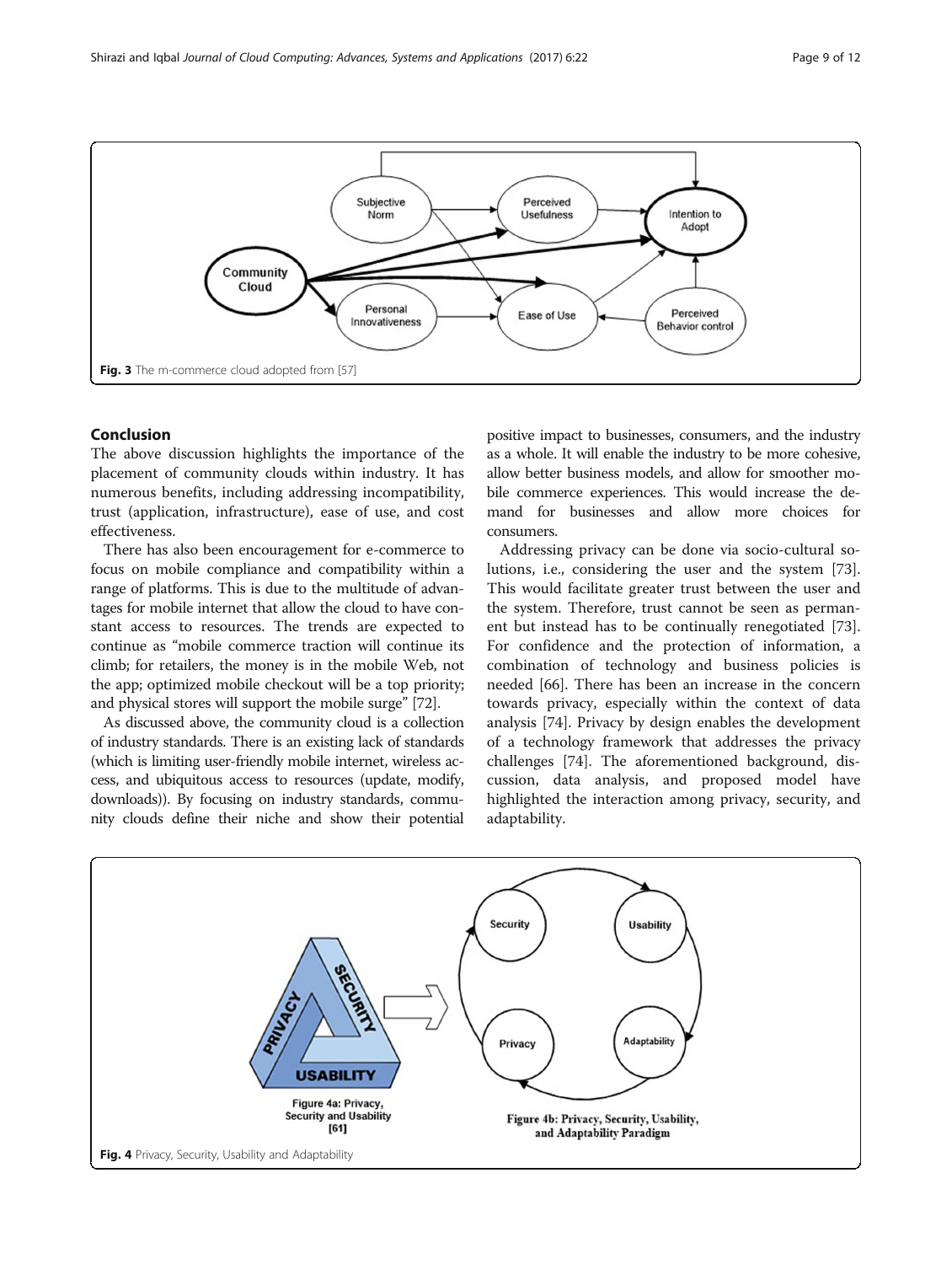## <span id="page-9-0"></span>Appendix

## Table 3 Keyword Categories

| Categories       | Keywords Included                                                                                                                                                                                                                                                                                                                                                                                                                                                                                                                                                                                                                                                                                                                                                                          | Combined Frequencies                                                                                                                                                                                |
|------------------|--------------------------------------------------------------------------------------------------------------------------------------------------------------------------------------------------------------------------------------------------------------------------------------------------------------------------------------------------------------------------------------------------------------------------------------------------------------------------------------------------------------------------------------------------------------------------------------------------------------------------------------------------------------------------------------------------------------------------------------------------------------------------------------------|-----------------------------------------------------------------------------------------------------------------------------------------------------------------------------------------------------|
| Mobile           | m-shopping; mobile shopping; mobile purchasing satisfaction;<br>mobile shopping adoption; mobile commerce; mobile content;<br>mobile communications; mobile revenue models; mobile<br>ecosystem; m-commerce; mobile services; mobile locations; mobile<br>accessing sequences; mobile ecommerce; mobile; mobile payments;<br>mobile multi agent systems; mobile marketing; mobile bidders;<br>mobile cloud computing.                                                                                                                                                                                                                                                                                                                                                                      | $3 + 4 + 1 + 1 + 6 +$<br>$2 + 1 + 1 + 1 + 5 +$<br>$1 + 1 + 1 + 6 + 1 +$<br>$1 + 1 + 1 + 1 + 1$<br>$=40$                                                                                             |
| Cloud            | Cloud computing; community cloud; business component of cloud<br>computing; public cloud; private cloud; hybrid cloud; cloud<br>community; cloud security; mobile cloud computing; SaaS.                                                                                                                                                                                                                                                                                                                                                                                                                                                                                                                                                                                                   | $4 + 2 + 1 + 1 + 1+$<br>$1 + 1 + 1 + 1 + 1$<br>$=14$                                                                                                                                                |
| Retail           | retail; multi-channel retailing; online retail; online retailer; purchases;<br>vendor; profitable; payment ecosystem; cross-sell; coupons; retail<br>industry; supply chain visibility.                                                                                                                                                                                                                                                                                                                                                                                                                                                                                                                                                                                                    | $2 + 1 + 2 + 1 + 1 +$<br>$1 + 1 + 2 + 1 + 1 +$<br>$\mathbf{1}$<br>$=14$                                                                                                                             |
| Marketing        | Mobile marketing; shopper marketing; digital marketing; marketing<br>holiday; business to business; global market; persuasion; database<br>marketing; email marketing; mobile marketing; coupons.                                                                                                                                                                                                                                                                                                                                                                                                                                                                                                                                                                                          | $1 + 1 + 1 + 1 + 2 +$<br>$1 + 1 + 1 + 1 + 1$<br>$+1$<br>$=12$                                                                                                                                       |
| Ecommerce        | Ecommerce; ecommerce risks; electronic commerce; ecommerce<br>servers; coupons.                                                                                                                                                                                                                                                                                                                                                                                                                                                                                                                                                                                                                                                                                                            | $10 + 1 + 2 + 1 + 1$<br>$=15$                                                                                                                                                                       |
| Consumer         | Involvement; consumer decision making; consumer traits theory of<br>planned behavior; consumer behavior; customer segmentation;<br>personalized information; recommendation model; business to<br>consumer; customer loyalty; consumer behavior.                                                                                                                                                                                                                                                                                                                                                                                                                                                                                                                                           | $1 + 1 + 1 + 1 + 1 +$<br>$2 + 3 + 3 + 2 + 1$<br>$+1$<br>$=17$                                                                                                                                       |
| Platforms        | Smartphones; traditional or wireless; stationary or mobile; software<br>agents; access points; traffic; 3G mobile; android development;<br>mobile client; wireless interactivity; mobile devices; wireless; system<br>resources; digital devices services; wireless devices; traffic<br>characterization; interactive digital television; digital products.                                                                                                                                                                                                                                                                                                                                                                                                                                | $1 + 1 + 1 + 2 + 1 +$<br>$2 + 2 + 1 + 1 + 1 +$<br>$1 + 1 + 1 + 1 + 1 +$<br>$1 + 1 + 1 + 1$<br>$=22$                                                                                                 |
| Privacy/Security | Data encryption; cyber jurisdiction; internet jurisdiction; internet<br>regulation; trust; security; mass customization; privacy; data mining;<br>identity management; cloud security.                                                                                                                                                                                                                                                                                                                                                                                                                                                                                                                                                                                                     | $1 + 1 + 1 + 1 + 2 +$<br>$1 + 2 + 1 + 1 + 1 +$<br>$1 + 1$<br>$=14$                                                                                                                                  |
| Conceptual       | Technology Acceptance Model (TAM); multiple regression analysis;<br>WOM Age Satisfaction Entertainment and Subjective norms; E-CWE;<br>repository; WAP; k-means; RFID; semantic reasoning; collaborative<br>filtering; flipkart; common floor; xiaomi; BDI agent; hierarchical<br>regression analysis.                                                                                                                                                                                                                                                                                                                                                                                                                                                                                     | $3 + 1 + 1 + 2 + 1 +$<br>$6 + 1 + 1 + 1 + 1 +$<br>$1 + 1 + 1 + 1 + 1$<br>$= 23$                                                                                                                     |
| Miscellaneous    | Classification framework; literature; c2b; switching behavior; push<br>pull mooring; synergy effect; technology; luxury; agent based<br>environment; reception; environment issues; artificial bee colony;<br>importance constraints; new trend; pipeline entity; pipeline<br>characteristic; pipeline object; architectural model; network<br>challenge; information and communication technology; voice<br>recognition; user perceived response time; fuzzy logic; network<br>bandwidth; throughput bandwidth; traditional model; convergence;<br>self-familiarity and web servers; user interface; text message; HDFC<br>bank; axis bank; airtel money; intelligent process; collaboration; task;<br>SPPR; STPPR; applications; architecture; pervasive network; task<br>offloads; MTA. | $1 + 2 + 1 + 1 + 1 +$<br>$1 + 1 + 1 + 1 + 1 +$<br>$1 + 1 + 1 + 1 + 1 +$<br>$1 + 1 + 1 + 1 + 1 +$<br>$1 + 1 + 1 + 1 + 1 +$<br>$1 + 1 + 1 + 1 + 1 +$<br>$1 + 1 + 1 + 1 + 1 +$<br>$1 + 1 + 1$<br>$=39$ |

## Acknowledgments

We would like to thank our anonymous reviewers for the constructive comments and suggestions for improving the quality of this manuscript.

#### Authors' contributions

FS provided the main idea of the paper, designed and integrated PbD framework into the final framework developed by AI. AI did an extensive literature review, data and regression analysis. Based on this analysis, AI developed a framework for m-commerce adopted from Bhatti (2007) as depicted in Fig. [3.](#page-8-0) FS finalized the paper by integrating PbD into the m-commerce model. Both authors read and approved the final manuscript.

Funding Not applicable.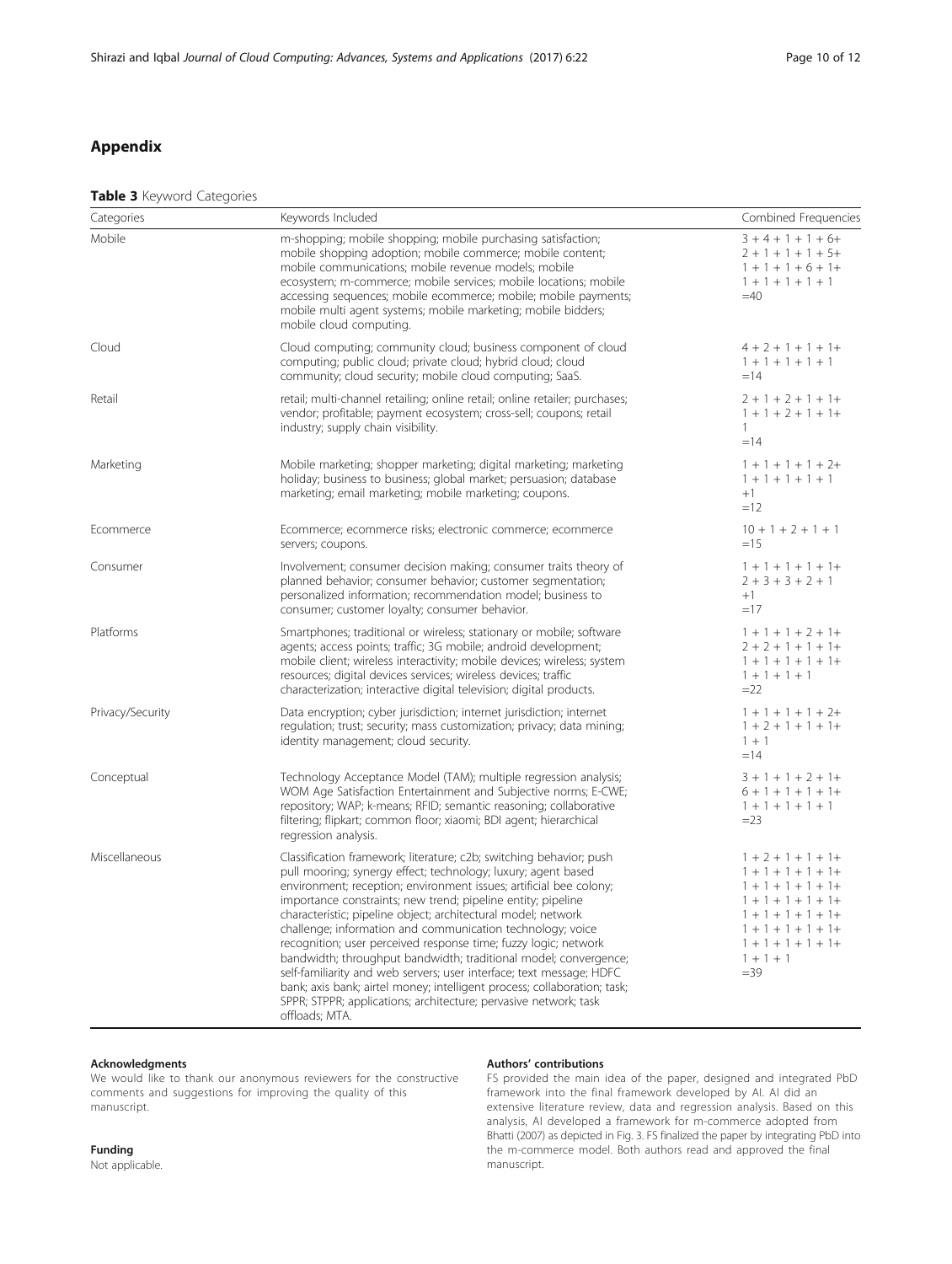#### <span id="page-10-0"></span>Competing interests

The authors declare that they have no competing interests.

## Publisher's Note

Springer Nature remains neutral with regard to jurisdictional claims in published maps and institutional affiliations.

#### Author details

<sup>1</sup>Ted Rogers School of Information Technology, Ryerson University, 350 Victoria Street, Toronto, ON M58 2K3, Canada. <sup>2</sup>Ted Rogers School of Management, Ryerson University, Toronto, Canada.

#### Received: 28 March 2017 Accepted: 24 October 2017 Published online: 02 November 2017

#### References

- 1. Kourouthanassis EP, Giaglis MG (2012) Introduction to the special issue on mobile commerce: the past, present, and future of mobile commerce research. Int J Electron Commer 16(4):5–17
- 2. Fernando N, Seng L, Rahayu W (2013) Mobile cloud computing: a survey. Futur Gener Comput Syst 29:84–106
- 3. Goyal S (2014) Public vs private vs hybrid vs community- cloud computing: a critical review. I.J Comput Network Inf Security 3:20–29
- 4. McAfee A (2011, November) What every CEO needs to know about the cloud. Harv Bus Rev Retrieved from: [https://hbr.org/2011/11/what-every](https://hbr.org/2011/11/what-every-ceo-needs-to-know-about-the-cloud)[ceo-needs-to-know-about-the-cloud](https://hbr.org/2011/11/what-every-ceo-needs-to-know-about-the-cloud)
- 5. Mell P, Grance T (2011) The NIST definition of cloud. Computing Retrieved from: [http://nvlpubs.nist.gov/nistpubs/Legacy/SP/nistspecialpublication800-](http://nvlpubs.nist.gov/nistpubs/Legacy/SP/nistspecialpublication800-145.pdf) [145.pdf](http://nvlpubs.nist.gov/nistpubs/Legacy/SP/nistspecialpublication800-145.pdf)
- 6. Gartner (2016). When Private Cloud Infrastructure Isn't Cloud, and Why That's Okay. Retrieved from: [https://www.gartner.com/doc/reprints?id=1-](https://www.gartner.com/doc/reprints?id=1-3Y0I7E8&ct=170414&st=sb) [3Y0I7E8&ct=170414&st=sb](https://www.gartner.com/doc/reprints?id=1-3Y0I7E8&ct=170414&st=sb)
- 7. Harauz J, Kaufman LM, Potter B (2009) Data security in the world of cloud computing. IEEE Security & Privacy 7:61–64
- 8. Koops B, Leenes R (2014) Privacy regulation cannot be hardcoded. A critical comment on the 'privacy by design' provision in data-protection law. Int Rev Law, Comput Technol 28(2):159–171
- 9. Groß M (2015) Mobile shopping: a classification framework and literature review. Int J Retail Distrib Manag 43(3):221–241
- 10. Holmes A, Byrne A, Rowley J (2012) Mobile shopping behaviour: insights into attitudes, shopping process involvement and location. Int J Retail Distribution Manage 42
- 11. Shankar V, Venkatesh A, Hofacker C, Naik P (2010, May) Mobile shopper marketing: key issues, current insights, and future research avenues. J Interactive Marketing 24(2):111–120
- 12. Maamar Z, Yahyaoui H, Mansoor W, Heuvel W (2001) Software agents and wireless E commerce. ACM SIGecom Exchanges 2(3)
- 13. Hui T (2011, December) Research on security framework for mobile commerce. SciVerse Science Direct Energy Procedia 13:8602–8608
- 14. Azfar A, Choo KR, Liu L (2016) Android mobile VoIP apps: a survey and examination of their security and privacy. Electron Commer Res 16(73)
- 15. Liu Y, Liu Z (2012) Android development and mobile E-commerce research. Applied Mechanics and Materials Online, vol 155–156. Trans Tech Publications, Switzerland
- 16. Chen X, Zhang J, Shao Q (2011, October) Application research on the mobile agent security. SciVerse ScienceDirect, Energy Procedia 11:4030– 4033
- 17. Hao F, Geyong M, Chen J, Wang F, Lin M, Luo C, Yang L (2014) An optimized computational model for multi-community-cloud social collaboration. IEEE 7(3):346–358
- 18. Ta VT, Antignac T (2015) Privacy by design: on the conformance between protocols and architectures. INRIA. University of Lyon, France
- 19. Sharma H (2010) An evaluation of consumer privacy protection in Ecommerce websites: a comparative study of six E-stores: part 1. The EDP Audit, Control, and Security Newsletter 42(2):1–19
- 20. Giannakis A, Batten L (2011, August 31) E-commerce: protecting purchaser privacy to enforce Trust, Springer Science and Business Media. Electron Commer Res 11:421–456
- 21. Zhang H, Li P, Zhou Z, Wu J, Yu X (2014, May) A privacy-aware virtual machine migration framework on hybrid clouds. Journal of Networks 9(5)
- 22. Halaweh, M. (2014). Users' perception of security for mobile communication technology, American University of the Middle East, Kuwait City,Kuwait. IGI Globa
- 23. Lieshout MV, Kool L, Schoonhoven VB, Jonge DM (2011) Privacy by design: an alternative to existing practice in safeguarding privacy. Info 13(6):55–68
- 24. Chong AYL, Chan FTS, Ooi KB (2012) Predicting consumer decisions to adopt mobile commerce: cross country empirical examination between China and Malaysia. Decis Support Syst 53(1):34–43
- 25. Hong-yun X Research and Design of WAP-based Mobile E-Commerce System. Key Engineering Materials Volumes:474–476 (403–407)
- 26. Leu F, Lin C, Castiglione A (2011) Special issue on cloud, wireless and ecommerce security. Online Springer, Verlag
- 27. Wang Y, Wang R, Dexun X (2014) Mobile e-commerce personalized information recommendation model, Applied Mechanics and Materials. Trans Tech Publications, Switzerland
- 28. Kushwaha, S., Kumar, S., & Gupta, N. (September 2011). An object oriented record management system (OORMS) for M-commerce system based on J2ME wireless tool kit, Int J Adv Comput Res, 1(1), 2277–7970
- 29. Razaque R, Rizvi S (2017) Privacy preserving model: a new scheme for auditing cloud stakeholders. J Cloud Comput: Advances, Syst Appl. DOI:[10.](http://dx.doi.org/10.1186/s13677-017-0076-1) [1186/s13677-017-0076-1](http://dx.doi.org/10.1186/s13677-017-0076-1)
- 30. Rubinstein, I. (2011). Regulating privacy by design, Berkeley Technology Law Journal, 26 (3), 1409–1456
- 31. Pedraza, J., Patricio, A. M., Deasi, A., & Molina, J.M. (2012). Privacy-by-design rules in face recognition system. Neurocomputing
- 32. Kroener I, Wright D (2014) A strategy for operationalizing privacy by design. Inf Soc 30:355–365
- 33. D'Acquisto DG, Ferrer DJ, Kikiras P, Torra V, Montjoye Y-A, Bourka A (2015) Privacy by design in big data: an overview of privacy enhancing technologies in the era of big data analytics. ENISA
- 34. Cavoukian A (2009) Privacy by design: the 7 foundational principles. Implementation and Mapping of Fair Information Practices. Information and Privacy Commissioner Ontario, Canada
- 35. Charith P, McCormick C, Bandara KA, Price AB, Nuseibeh B (2016, November) Privacy-by-design framework for assessing internet of things applications and platforms. The 6th International Conference on the Internet of Things (IoT 2016)
- 36. Jain, A.K & Shanbhag, D. (2012, October). Addressing security and privacy risks in mobile applications. IT Pro, IEEE Computer Society
- 37. Davies, N., & Langheinrich, M. (2013). Privacy by design. Pervasive computing IEEE CS, 1536-1268
- 38. Balboni P, Macenaite M (2013) Privacy by design and anonymisation techniques in action: case study of Ma3tch technology. Computer law & security review 29(4):330–340
- 39. Koops, J.B., & Hoepman, H.J., & Leenes, R. (2013). Open-source intelligence and privacy by design, Computer Law & Security Review: The International Journal of Technology Law and Practice, 29(6), 676–688
- 40. Li J, Liu Z, Chen X, Xhafia F, Tan X, Wong SD (2015) L-EncDB: a lightweight framework for privacy-preserving data queries in cloud computing. Elsevier Knowl-Based Syst 79:18–26
- 41. Yang K (2012) Consumer technology traits in determining mobile shopping adoption: an application of the extended theory of planned behavior. J Retail Consum Serv 19:484–491
- 42. Zhang R, Chen QJ, Lee C (2013) Mobile commerce and consumer privacy concerns. J Comput Inf Syst 53(4):31–38
- 43. Wu Y, Ko R, Al-Dubai A (2014) Special issue on advances in trust, security and privacy for wireless and mobile networks. Wirel Pers Commun 75(3): 1587–1589
- 44. Alharbi MI, Zyngier S, Hodkinson C (2013) Privacy by design and customers' perceived privacy and security concerns in the success of e-commerce. J Enterp Inf Manag 26(6):702–718
- 45. Yang, K., Zhang K., Ren, J & Shen, X. (2015, August). Security and privacy in mobile crowdsourcing networks: challenges and opportunities. Security and Privacy in Emerging Networks. IEEE Communications Magazine
- 46. Nguessan D, Martini JSC (2015, August) Framework for security and privacy Management for Mobile Middleware Based on tuple. IEEE Lat Am Trans 13(8)
- 47. Zhao J, Zhang W, Yuan C (2012) Research on mobile agent security of application software in open platform. Adv Mater Res 403-408:1332–1336
- 48. Duncan G (2007, August 31) Privacy by design. Science New Series 31(5842): 1178–1179